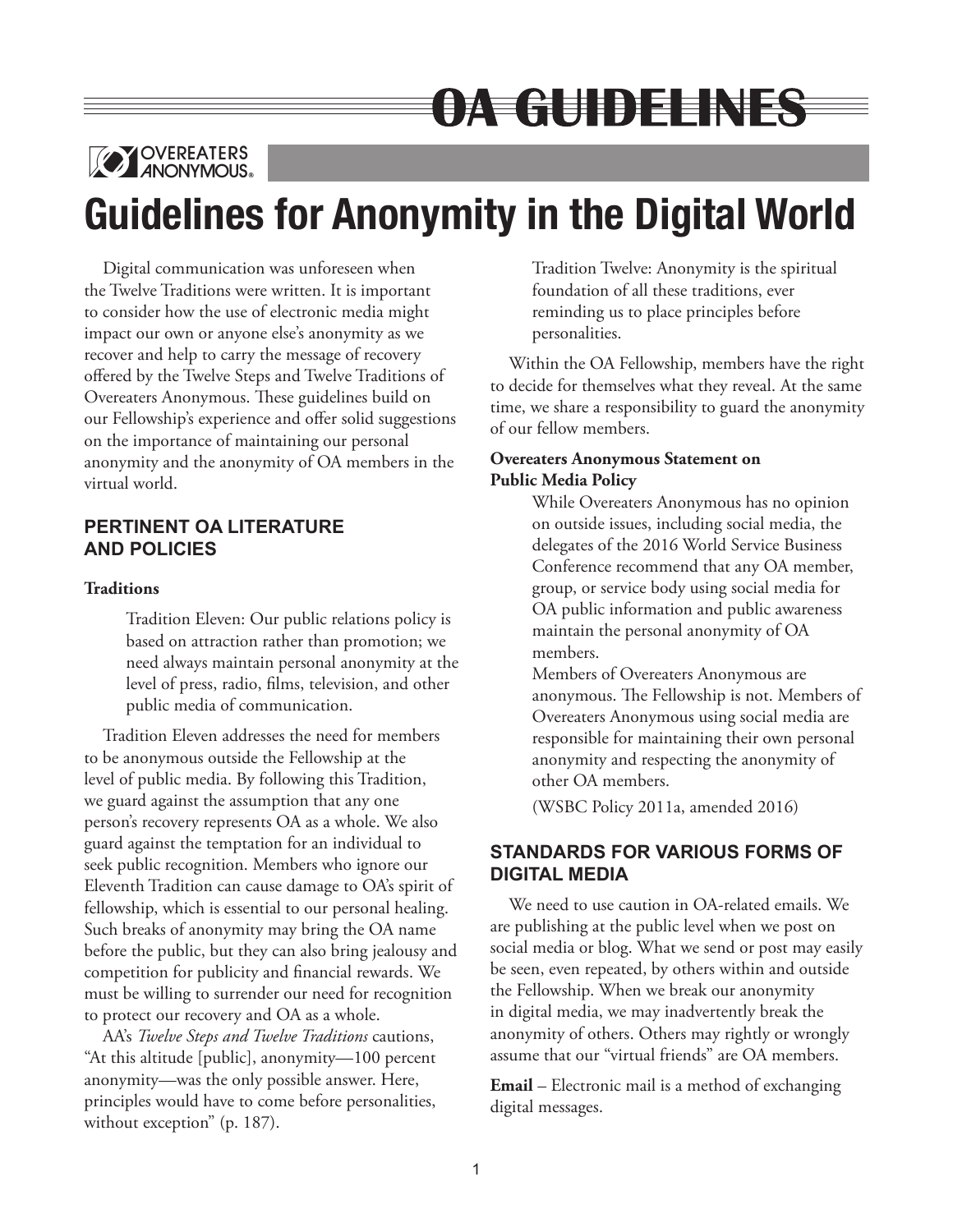

- Avoid the use of your full name as a part of your email address.
- Avoid the use of your business email address. It implies affiliation with an outside interest.

## **Service Email Correspondence WITHIN the Fellowship**

It is advisable to set up a second email address for OA correspondence. If a service body has ongoing service positions that use email, we may create email accounts for the positions, such as chair@servicebody or newsletter@servicebody. Accounts can then be passed on to the next person filling that position simply by changing the forwarding information.

Many service providers allow one email address to be linked to another for convenience, so managing email is simple. Email can be forwarded from the service body account to our personal account. We can then see all of our email without having to log into a second account, unless we need to send a reply.

When sending service body correspondence to multiple members at once, it is important to maintain their anonymity. Use the blind carbon copy (BCC) line or create a distribution group or list with a meaningful title. Don't use program words, such as "Twelve Step," in the title, which might compromise anonymity when the message shows up in the receiver's email in-box. For help in finding the BCC feature or in creating a distribution list, check the email provider's instructions.

#### **Service Email Correspondence OUTSIDE the Fellowship**

It is also a good idea to have an email address that reflects our service position if we have responsibilities that require us to contact professionals or members of the media. It is appropriate to use our full name in such correspondence. This is the exception; we use our full name as this is the standard when conducting business, including when contacting the media and public information contacts. If we are then asked for an interview as a result of this correspondence, it is our responsibility to inform/educate the person doing the interview of our anonymity policy and that no last names or pictures may be used. For more suggestions and resources for contacting the media about OA, visit the "Public Information Suggestions" page on the OA website (oa.org/groupsservice-bodies/resources/publicinformation-suggestions).

#### **Personal Email Correspondence and Contact Lists**

When we add a member's name to our personal contact list or electronic address book, we do not place personal reminders in the name field, i.e. Kathy (OA). If information is forwarded, the name is displayed and anonymity may be broken.

#### **Blogs**

If we mention our membership in Overeaters Anonymous, then we do not use our full name and/or photo on the Blog page. If we want to use our name and/or photo, we do not mention our association with Overeaters Anonymous, nor make references that would disclose our membership.

**Messaging Applications** – These applications use the Internet to send text messages, documents, images, and video and audio messages to other users of the same application.

When using an application in a closed environment, where we are communicating with a single login (meeting), it is okay to use our name and share images. However, if we are using the application in a shared environment, where we have followers who are able to view the postings, then we do not mention our membership, nor that of any of our followers.

#### **Podcasts**

When podcasts of speakers are posted on OA websites, it is important to practice the Eleventh and Twelfth Traditions. To protect the anonymity of the speaker and keep the level of celebrity in check, it is suggested that fictitious names be used, reminding us to place "principles over personalities." When posting recordings, list by topic rather than by speaker. If speaker names are listed, do not use full names; use only first names or first names with last initials. Before posting a taped speaker, review the recording for Tradition breaks, especially anonymity. If an issue arises, consulting with the speaker may allow for the recording to be edited and the share posted.

**Social Networks** – Social networking sites allow users to share ideas, pictures, posts, activities, events, and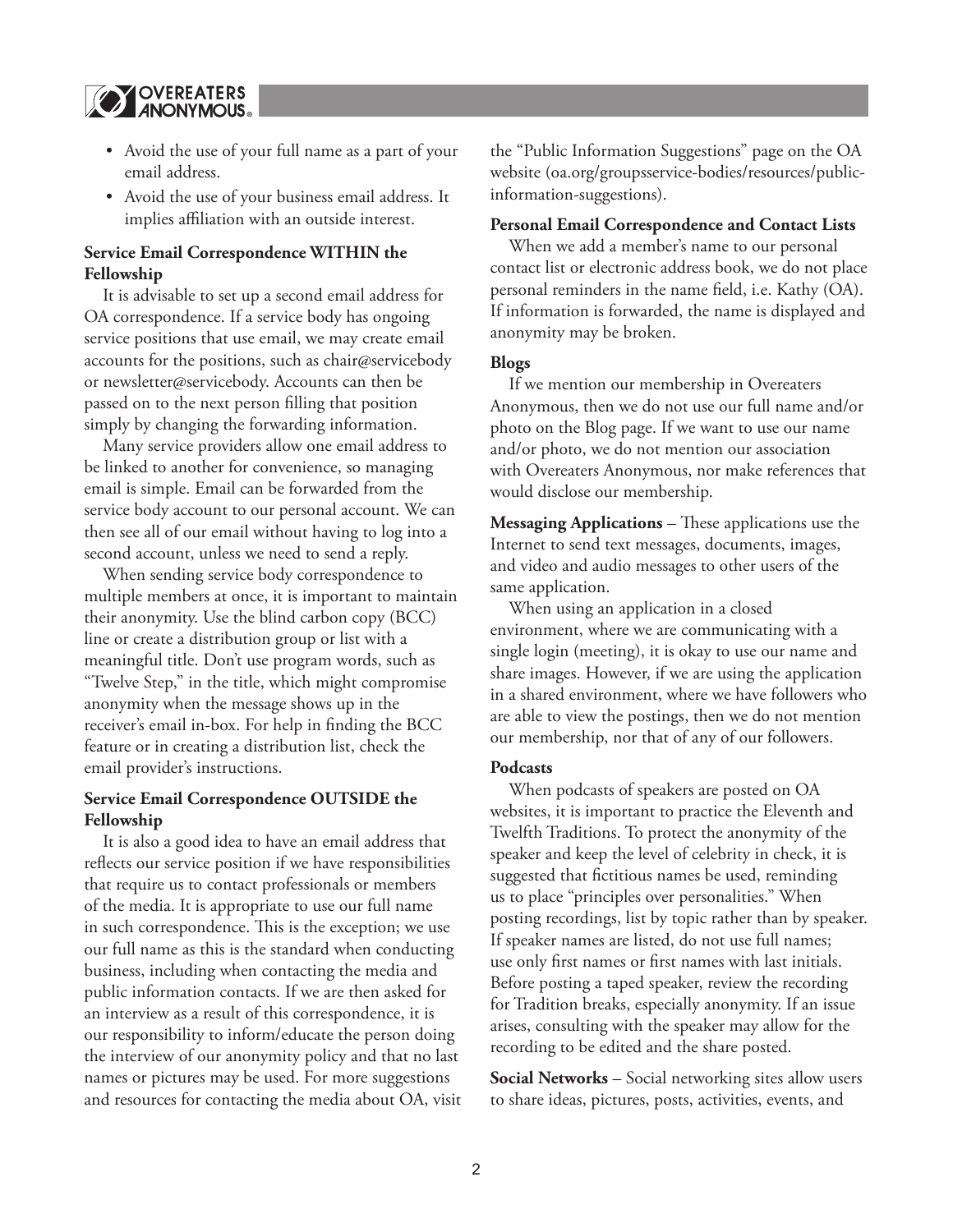**Y OVEREATERS** ®

interests with people in their network.

#### **Overeaters Anonymous Public Outreach on Social Networks**

Although OA members carry the message of OA, the World Service Office is responsible for the production and distribution of all worldwide communications. Service bodies are encouraged to post WSO announcements on their local websites or create links to oa.org and any social media pages that the WSO creates. All forms of social media are an opportunity for public outreach and information.

If a service body chooses to create such an account, it is encouraged to keep the account free of all personal pictures and comments that would reveal the identity of OA members. It is suggested that a disclaimer is put on the page such as "We appreciate that people who like this page are showing support of our Fellowship, but this does not indicate that they are members of Overeaters Anonymous."

#### **Individual Personal Pages on Social Networks**

It is strongly recommended that we not share that we are members of Overeaters Anonymous on our social media accounts. While we may not care who knows we are in OA, we may inadvertently disclose another person's membership in our posts.

Be careful that posted photos do not reveal that we or others in the photo are at an OA event. Be aware of visible backgrounds, badges, or banners.

Avoid posting an OA flyer on a personal site or talking about OA in a video. If we do post OA information, some may assume, rightly or wrongly, that anyone who likes or supports our site or post is an OA member.

#### **Social Network Groups**

OA members may wish to explore the possibility of making a private group on a social network site. Such a group would be password protected and individuals join by invitation only. Privacy policies for social network sites are often changed. It is important that the members feel the security of the group is adequate. They need to be aware that there is a risk to their anonymity when using social media. It is recommended that the group read the privacy policies of the site regularly to ensure the group remains private.

Some social media sites are just for sharing information between select friends. This type of site is a good one to use as an information page. Other websites may offer networking forums and social groups, but they also have a product to sell. On this type of site, there is a chance of the message of OA being confused with that of the website. While we are free to participate on such sites, it is not a good idea to use the OA name or logo in any way. It could be mistaken that OA is in some way affiliated with and promoting the site and its products.

Using a social network site to let people know about OA is a great way to inform the public that OA exists. It doesn't have to be complicated. Just a page that gives the name and purpose of OA with a link to the Fifteen Questions from the OA website page "Are you a Compulsive Overeater?" (oa.org/newcomers/ how-do-i-start/are-you-a-compulsive-overeater) may attract interest.

#### **USE OF OA NAME AND LOGO**

OA, Overeaters Anonymous, and the OA logo are registered trademarks, and all OA literature is copyrighted. The OA name, logo, and literature should be used for OA group– and service body– related sites only. Permission is required to use the logo or OA literature in any medium, including in print or electronic materials. For complete information, visit the "Copyright Requests" page on the OA website (oa.org/groupsservice-bodies/guidelines/copyrightrequests).

**A good idea to remember about anonymity in all environments, digital or otherwise, is to never share anything that you would not want to appear on the front page of the newspaper. While you may keep the anonymity of others, you cannot ensure that other people will keep yours.**